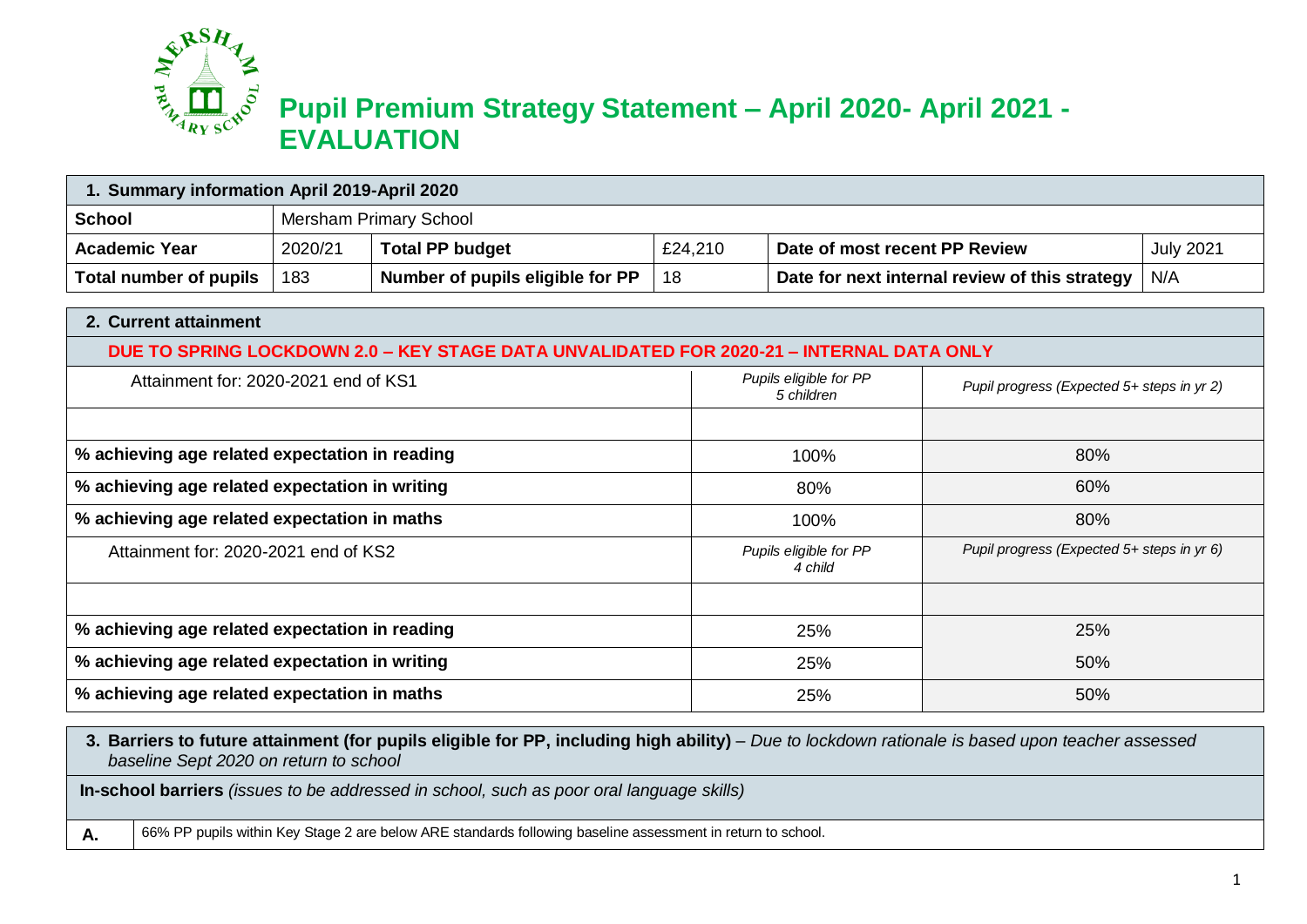| <b>B.</b> | 56% PP pupils within key stage 2 have identified risk factors relating to SEMH needs following lockdown period.                       |                                                                                                                                                                                                                                                                      |  |  |  |  |
|-----------|---------------------------------------------------------------------------------------------------------------------------------------|----------------------------------------------------------------------------------------------------------------------------------------------------------------------------------------------------------------------------------------------------------------------|--|--|--|--|
| C.        | Limited opportunities linked to understanding the wider world and accessing the wider curriculum.                                     |                                                                                                                                                                                                                                                                      |  |  |  |  |
| D.        |                                                                                                                                       |                                                                                                                                                                                                                                                                      |  |  |  |  |
|           | External barriers (issues which also require action outside school, such as low attendance rates)                                     |                                                                                                                                                                                                                                                                      |  |  |  |  |
| D.        | COVID lockdown within the evaluation period April 2020-2021 and concurrent lockdowns and restrictions as part of the pandemic.        |                                                                                                                                                                                                                                                                      |  |  |  |  |
|           | 4. Desired outcomes for 2020/21                                                                                                       |                                                                                                                                                                                                                                                                      |  |  |  |  |
|           | Desired outcomes and how they will be measured                                                                                        | Success criteria                                                                                                                                                                                                                                                     |  |  |  |  |
| Α.        | Increased percentage of identified PP (within pupils progressing in SEMH milestones well-being scales)                                | There is evidence of progress within well-being scales in all cohorts.<br>Curriculum adaptation and interventions will ensure that children eligible<br>for PP have SEMH needs addressed via early intervention and specialist<br>support (in-school and externally) |  |  |  |  |
| <b>B.</b> | Increased percentage of PP pupils achieving age related expectations in reading, writing and maths in<br>line with school milestones. | Pupils eligible for PP to make accelerated progress in reading, writing<br>and maths to diminish the different between pupils not eligible for PP.                                                                                                                   |  |  |  |  |
| C.        | Increased % of children achieving GLD in Reception                                                                                    | % of pupils achieving a GLD in at the end of Reception is in line with<br>national data.                                                                                                                                                                             |  |  |  |  |
| D.        | To expose pupils to a range of experiences in order to raise aspirations and an enjoyment for education.                              | Children to have increased self-confidence and aspirations through<br>access to breadth and broad curriculum experiences. Data to show PP<br>children participate in a range of extra-curricular activities and<br>experiences.                                      |  |  |  |  |

| 5. Planned expenditure                                                                                                                                                                      |                                                                                                                                                                                 |                                                                                                                                                                                                                 |                                                                                                                                             |                   |                                         |  |
|---------------------------------------------------------------------------------------------------------------------------------------------------------------------------------------------|---------------------------------------------------------------------------------------------------------------------------------------------------------------------------------|-----------------------------------------------------------------------------------------------------------------------------------------------------------------------------------------------------------------|---------------------------------------------------------------------------------------------------------------------------------------------|-------------------|-----------------------------------------|--|
| Academic year                                                                                                                                                                               | 2020/2021                                                                                                                                                                       |                                                                                                                                                                                                                 |                                                                                                                                             |                   |                                         |  |
| The three headings below enable schools to demonstrate how they are using the pupil premium to improve classroom pedagogy, provide targeted support and<br>support whole school strategies. |                                                                                                                                                                                 |                                                                                                                                                                                                                 |                                                                                                                                             |                   |                                         |  |
| i. Quality of teaching for all                                                                                                                                                              |                                                                                                                                                                                 |                                                                                                                                                                                                                 |                                                                                                                                             |                   |                                         |  |
| <b>Desired outcome</b>                                                                                                                                                                      | Chosen action /<br>approach                                                                                                                                                     | What is the evidence and rationale<br>for this choice?                                                                                                                                                          | How will you ensure it is<br>implemented well?                                                                                              | <b>Staff lead</b> | When will you review<br>implementation? |  |
| B.<br>Increased<br>percentage of PP<br>pupils achieving<br>age related<br>expectations in<br>reading, writing                                                                               | *Assessments 3 times a<br>year with careful tracking of<br>progress.<br>*Audit quality first teaching<br>approaches used across<br>school and resources<br>available to support | We want to ensure that all PP pupils are<br>receiving quality first teaching experiences<br>Regular monitoring and tracking ensures that<br>the children remain on track, making at least<br>expected progress. | Training selected using evidence of<br>effectiveness.<br>Teacher training during professional<br>development meetings.<br>Peer observation. | <b>SENCO</b>      | Seasonally                              |  |

Data analysis and tracking of pupils.

Quality CPD will ensure that all staff have the skills and confidence to develop skills.

and maths in line with school milestones

children below ARE. . \*Provide quality CPD

experiences.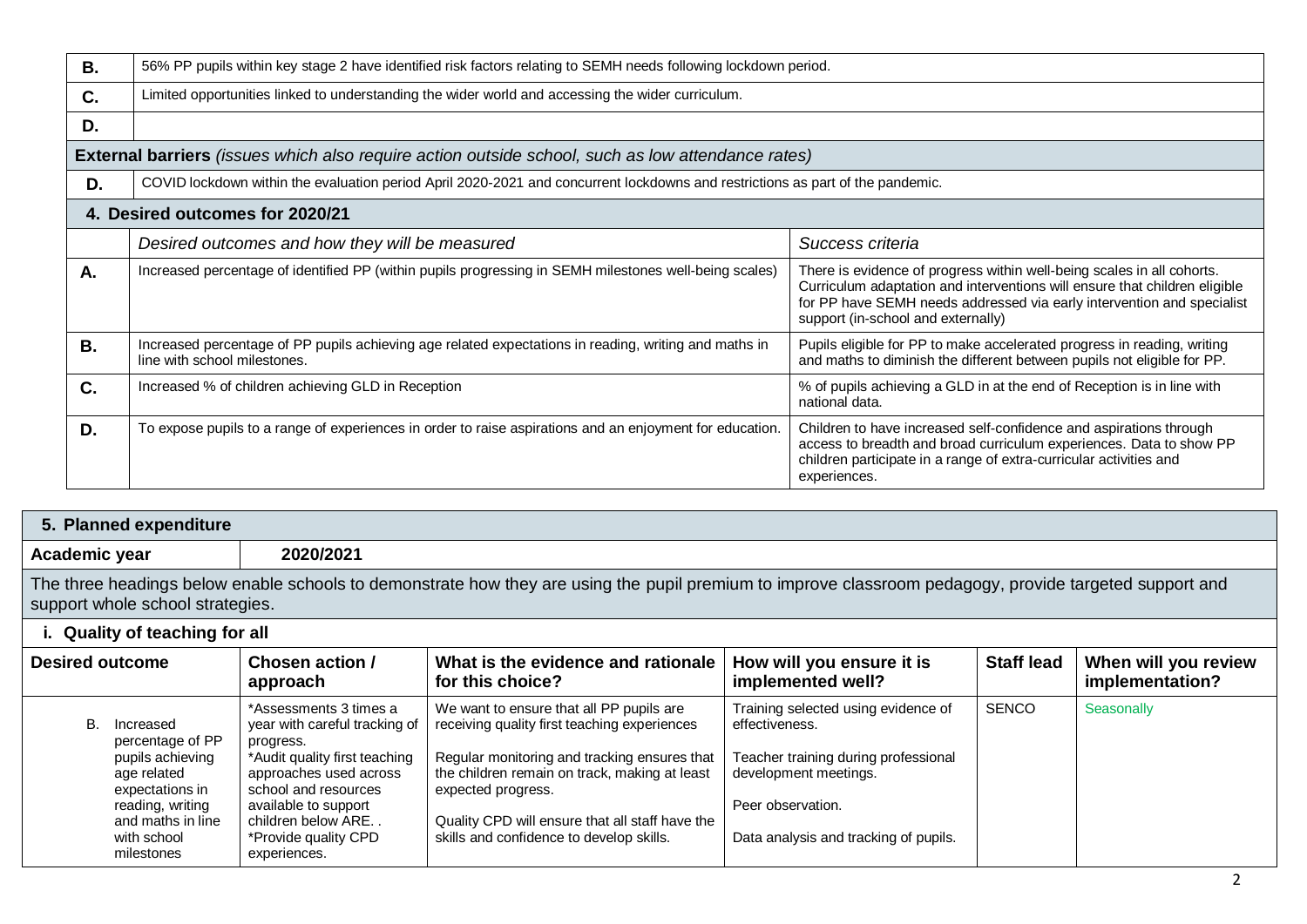| C. Increased % of children<br>achieving GLD in Reception                                                                                                                                                                                                                                                                                            | *Monitor teaching and<br>learning across the school,<br>sharing good practice.<br>*Employ a permanent,<br>experienced teacher for<br>Reception.<br>*Support the teacher to<br>improve practice and<br>provision in Reception.<br>*Audit opportunities<br>provided for PP children.<br>*Ensure that cost is not a<br>limiting factor for PP<br>children's participation in<br>activities.<br>*Explore curriculum<br>opportunities to widen<br>experiences.                                                             | Children eligible for PP are making less<br>accelerated progress than pupils not eligible<br>for PP and we want to continue to train and<br>support staff to better understand, identify<br>and be able to support the needs of this<br>group of children.                                                                                                                                                                   | Triangulation of book scrutiny,<br>observations and data.<br>Pupil voice.<br>Dedicated staff meeting time.                                                                                                                                                                                                                                                                                                                                                                                                                                                                                                                                                                                                                                                                                     |                                            |                                         |
|-----------------------------------------------------------------------------------------------------------------------------------------------------------------------------------------------------------------------------------------------------------------------------------------------------------------------------------------------------|-----------------------------------------------------------------------------------------------------------------------------------------------------------------------------------------------------------------------------------------------------------------------------------------------------------------------------------------------------------------------------------------------------------------------------------------------------------------------------------------------------------------------|------------------------------------------------------------------------------------------------------------------------------------------------------------------------------------------------------------------------------------------------------------------------------------------------------------------------------------------------------------------------------------------------------------------------------|------------------------------------------------------------------------------------------------------------------------------------------------------------------------------------------------------------------------------------------------------------------------------------------------------------------------------------------------------------------------------------------------------------------------------------------------------------------------------------------------------------------------------------------------------------------------------------------------------------------------------------------------------------------------------------------------------------------------------------------------------------------------------------------------|--------------------------------------------|-----------------------------------------|
|                                                                                                                                                                                                                                                                                                                                                     |                                                                                                                                                                                                                                                                                                                                                                                                                                                                                                                       |                                                                                                                                                                                                                                                                                                                                                                                                                              |                                                                                                                                                                                                                                                                                                                                                                                                                                                                                                                                                                                                                                                                                                                                                                                                | <b>Total budgeted cost</b>                 | £4,680 approx                           |
| ii. Targeted support                                                                                                                                                                                                                                                                                                                                |                                                                                                                                                                                                                                                                                                                                                                                                                                                                                                                       |                                                                                                                                                                                                                                                                                                                                                                                                                              |                                                                                                                                                                                                                                                                                                                                                                                                                                                                                                                                                                                                                                                                                                                                                                                                |                                            |                                         |
| <b>Desired outcome</b>                                                                                                                                                                                                                                                                                                                              | <b>Chosen</b><br>action/approach                                                                                                                                                                                                                                                                                                                                                                                                                                                                                      | What is the evidence and rationale<br>for this choice?                                                                                                                                                                                                                                                                                                                                                                       | How will you ensure it is<br>implemented well?                                                                                                                                                                                                                                                                                                                                                                                                                                                                                                                                                                                                                                                                                                                                                 | <b>Staff lead</b>                          | When will you review<br>implementation? |
| Increased percentage<br>А.<br>of identified PP (within<br>pupils progressing in<br>SEMH milestones well-<br>being scales)<br>B.<br>Increased percentage<br>of PP pupils achieving<br>age related<br>expectations in<br>reading, writing and<br>maths in line with<br>school milestones<br>C.Increased % of children<br>achieving a GLD in Reception | Classes are assessed.<br>reviewed and monitored<br>via well-being pyramids<br>and well-being scales to<br>identify SEMH needs.<br>Identified pupils are<br>signposted to specialist<br>intervention for SEMH<br>support I.e play therapy,<br><b>ELSA</b><br>Small group core subject<br>sessions with class<br>teacher, in addition to<br>standard lessons.<br>Use of spelling/phonic<br>programme as part of<br>targeted intervention.<br>TA employed in the<br>afternoons to deliver<br>targeted curriculum support | Some students need targeted support to<br>catch up. Small group and 1:1 interventions<br>with highly qualified staff have been shown<br>to be effective, as discussed in reliable<br>evidence sources such as Visible Learning<br>by John Hattie and the EEF Toolkit.<br>Pupils with identified SEMH needs evidences<br>significant impact on ability to progress and<br>engage in learning and require targeted<br>support. | Ensure identification of targeted<br>pupils is fair, transparent and properly<br>recorded.<br>Well-being and mental health is<br>tracked and assessed thoroughly<br>minimum 3 x year.<br>SEMH interventions are targeted to<br>identified need and allocated<br>specialist support accordingly.<br>Pre-teaching sessions to be run by<br>the class teacher and planned into the<br>weekly class timetable,<br>Impact overseen by English & Maths<br>co-ordinators.<br>Spelling interventions to be planned<br>and monitored by the class teacher<br>and impact of interventions monitored<br>by SENCO.<br>Progress monitored by SLT at termly<br>Pupil Progress meetings as part of<br>the graduated approach.<br>SLT to monitor the wider curriculum<br>opportunities offered to PP children. | English lead<br>Maths lead<br><b>SENCO</b> | Seasonally                              |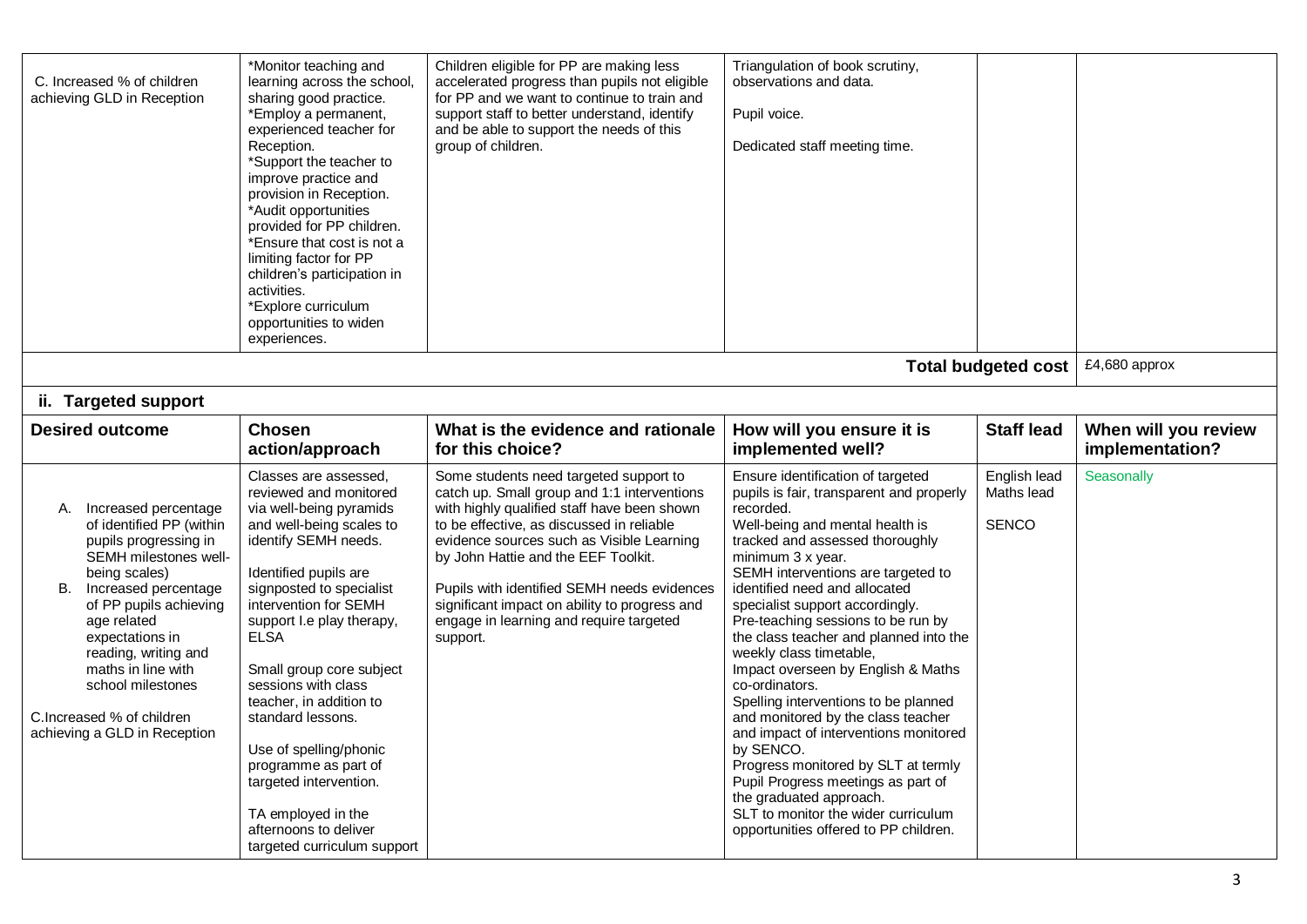|                                                                                                                     | and interventions for KS2<br>pupils identified through<br>the graduated approach.<br>Moderation activities, peer<br>support and observation<br>opportunities for Yr R<br>teacher.                                                                                 |                                                                                                                                                                                                                                                                                                                                                                                                                                                                                                                                                                                                                                                                                                                                                                                                                                                                                                           | Monitor Well-being and Involvement<br>scores as well as whether<br>improvements in well-being and<br>involvement translate into improved<br>progress.                                                                                               |                            |                                         |
|---------------------------------------------------------------------------------------------------------------------|-------------------------------------------------------------------------------------------------------------------------------------------------------------------------------------------------------------------------------------------------------------------|-----------------------------------------------------------------------------------------------------------------------------------------------------------------------------------------------------------------------------------------------------------------------------------------------------------------------------------------------------------------------------------------------------------------------------------------------------------------------------------------------------------------------------------------------------------------------------------------------------------------------------------------------------------------------------------------------------------------------------------------------------------------------------------------------------------------------------------------------------------------------------------------------------------|-----------------------------------------------------------------------------------------------------------------------------------------------------------------------------------------------------------------------------------------------------|----------------------------|-----------------------------------------|
|                                                                                                                     | TA trained as an Emotional<br><b>Literacy Support Assistant</b><br>(ELSA) and Draw and Talk<br>therapy to deliver 1:1                                                                                                                                             |                                                                                                                                                                                                                                                                                                                                                                                                                                                                                                                                                                                                                                                                                                                                                                                                                                                                                                           |                                                                                                                                                                                                                                                     |                            |                                         |
|                                                                                                                     |                                                                                                                                                                                                                                                                   |                                                                                                                                                                                                                                                                                                                                                                                                                                                                                                                                                                                                                                                                                                                                                                                                                                                                                                           |                                                                                                                                                                                                                                                     | <b>Total budgeted cost</b> | £4,830 approx                           |
| d. Other approaches                                                                                                 |                                                                                                                                                                                                                                                                   |                                                                                                                                                                                                                                                                                                                                                                                                                                                                                                                                                                                                                                                                                                                                                                                                                                                                                                           |                                                                                                                                                                                                                                                     |                            |                                         |
| <b>Desired outcome</b>                                                                                              | <b>Chosen</b><br>action/approach                                                                                                                                                                                                                                  | What is the evidence and rationale<br>for this choice?                                                                                                                                                                                                                                                                                                                                                                                                                                                                                                                                                                                                                                                                                                                                                                                                                                                    | How will you ensure it is<br>implemented well?                                                                                                                                                                                                      | <b>Staff lead</b>          | When will you review<br>implementation? |
| D. To expose pupils to a range<br>of experiences in order to raise<br>aspirations and an enjoyment<br>for education | <b>Bushcraft / Forest School</b><br>sessions delivered by a<br>qualified Forest School<br>Practitioner for pupils<br>identified through the<br>graduated approach.<br>Support extra-curricular<br>activities, instrument hire<br>and individualised<br>resources. | The EEF Toolkit suggests that targeted<br>interventions matched to specific students<br>with particular needs or behavioural issues<br>can be effective.<br>There is strong evidence that extracurricular<br>activities and activities in the natural<br>environment increase self-esteem and<br>positive social behaviour among children.<br>With greater self-esteem children will<br>develop higher levels of wellbeing and<br>involvement at school. Payment for<br>extracurricular activities will contribute to<br>improved confidence and self-esteem.<br>Learning is bought to life and given greater<br>context. It is important to expose children to<br>a wide range of experiences that broaden<br>and enrich the curriculum.<br>Social skills, independence, perseverance<br>and team work are developed through group<br>work on residential visits in preparation for<br>secondary school. | Ensure identification of targeted<br>pupils is fair, transparent and properly<br>recorded.<br>Monitor Well-being and Involvement<br>scores as well as whether<br>improvements in well-being and<br>involvement translate into improved<br>progress. | <b>SENCO</b>               | Seasonally                              |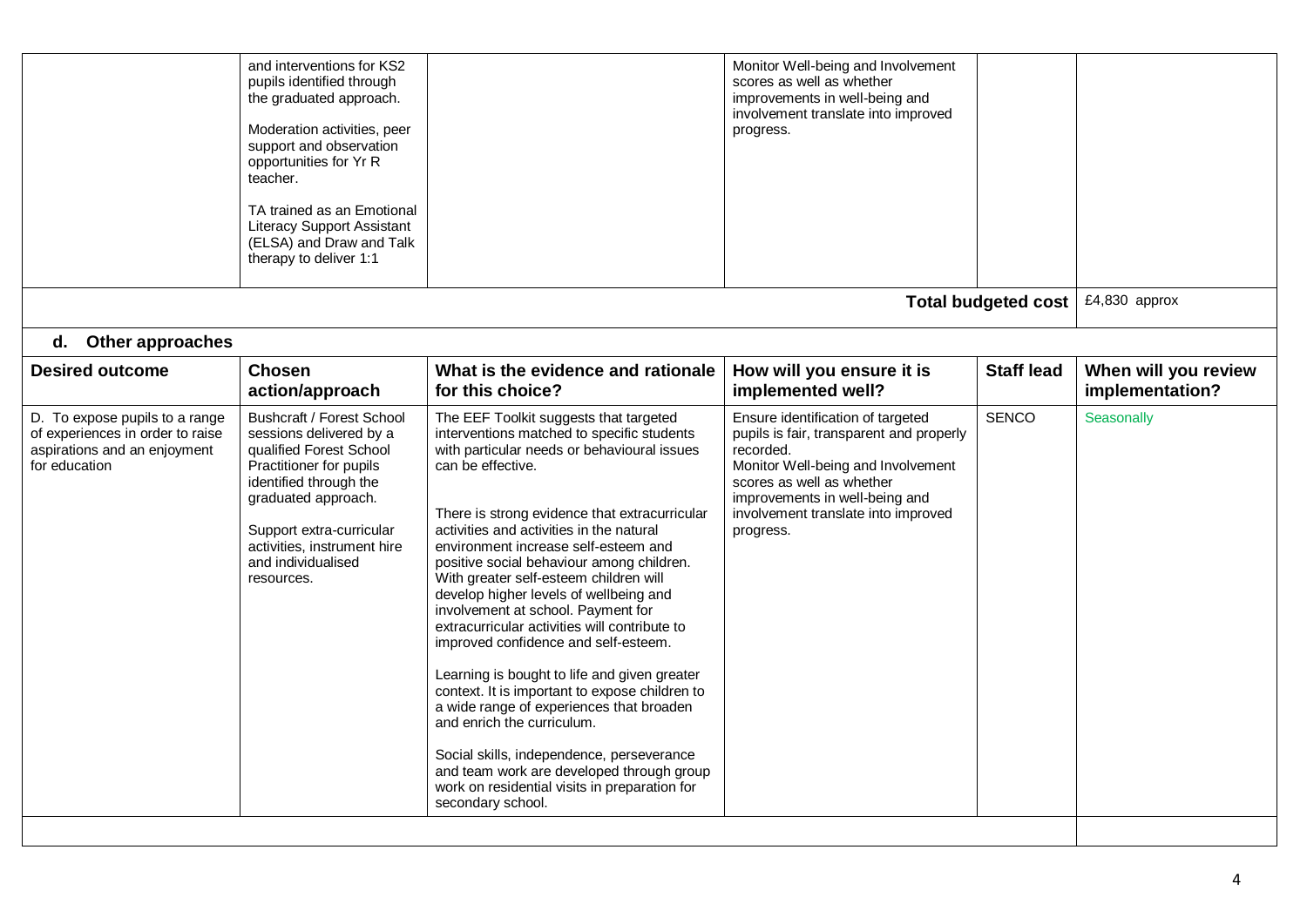## **6. Expenditure to support outcomes**

## **Pupil Premium Grant Expenditure Financial Year 2019/20**

| <b>Amount of PPG</b>                      | Mersham Pupil Premium funding for April 2020 - April 2021: £24,210 |
|-------------------------------------------|--------------------------------------------------------------------|
| Total Number of Children Eligible for PPG | ク                                                                  |

| <b>Initiative/Activity</b>                                                                           | <b>Objective</b>                                                                                                                                                                  | <b>Cost</b>   |
|------------------------------------------------------------------------------------------------------|-----------------------------------------------------------------------------------------------------------------------------------------------------------------------------------|---------------|
|                                                                                                      |                                                                                                                                                                                   | (approx.)     |
| Curriculum Assessment materials (Inclu. Spag.com, test<br>base, TimesTables rockstars subscriptions) | To provide an accurate assessment and gap analysis of<br>reading, writing and maths skills. To provide a<br>consistent approach that enable SLT to track progress<br>confidently. | £1000 approx. |
| Literacy resources/engaging Reluctant Reader<br><b>KS2/Phonics KS1</b>                               | To engage children and increase motivation in reading<br>and improve outcomes for KS1 phonic screening.                                                                           | £1000 approx. |
| Therapeutic intervention (Inclu. ELSA/Draw and Talk cpd)                                             | To support pupils with emotional needs to raise<br>wellbeing and to increase involvement in learning.                                                                             | £300          |
| Additional adult-led tuition 'in class' for KS2 Literacy and<br>Numeracy application.                | To provide class based support for literacy and maths<br>to increase engagement and achievement.                                                                                  | £996          |
| After-school Homework club KS2                                                                       | To raise maths and writing progress by providing<br>individualised support for KS2 pupils                                                                                         | £500          |
| KS1 and KS2 one to one social skills and well-being<br>intervention. (SC)                            | To support pupils with social and emotional needs to<br>raise wellbeing and to increase learning.                                                                                 | £450          |
| Forest school resources to enable access to support for<br>well-being and emotional resilience.      | To provide individualised SEMH support for targeted<br>pupils.                                                                                                                    | £500          |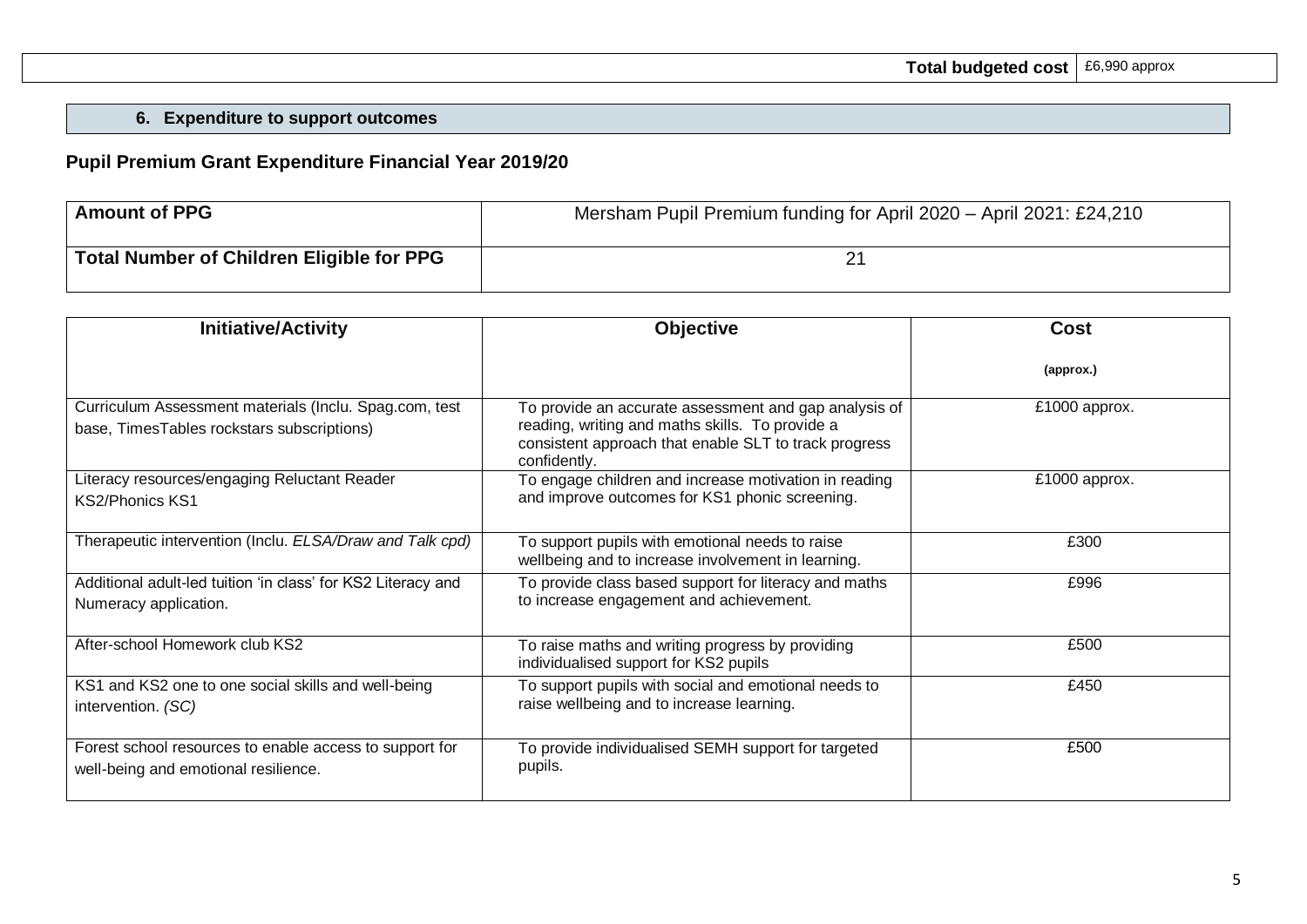| Funding extra -curricular experiences to support<br>vulnerable groups and their learning/SEMH needs (E.g.<br>Falconary, Sports Therapy, Music Therapy, Rock Steady)          | To enrich learning opportunities and provide emotional<br>support for pupils to help them engage in school life.                                     | £1500   |
|------------------------------------------------------------------------------------------------------------------------------------------------------------------------------|------------------------------------------------------------------------------------------------------------------------------------------------------|---------|
| <b>Courses &amp; Staff Development</b>                                                                                                                                       | Train teachers and teaching assistants to meet the<br>needs of pupils and help all pupils access the<br>curriculum.                                  | £300    |
| Funding for trips, curriculum themed days, after school<br>clubs, swimming lessons and any other school activity<br>that involved a financial cost or voluntary contribution | To provide enriched learning opportunities, give the<br>pupils enjoyable experiences and increase their well-<br>being and engagement with learning. | £1500   |
| Cool Milk Free for Over 5s who received PP                                                                                                                                   | To provide nourishment at school, improve attendance.                                                                                                | £30     |
| Wrap around care I.e. Breakfast club, toddler group                                                                                                                          | To provide nourishment, raise well-being and improve<br>attendance.                                                                                  | £1100   |
| Total (to date April 2019- April 2020)                                                                                                                                       |                                                                                                                                                      | £24,210 |

| Academic year                                                                                                                                                                                                         |                                                                                                                                                                                                                                                                                                                                                                                                                                                                                                                                      |                                                                                                                                                                                                                                                                                                                                                                                                                                                                                                                                                                                                                                                                                                                                                                                                                                                                                                                                                                            |        |
|-----------------------------------------------------------------------------------------------------------------------------------------------------------------------------------------------------------------------|--------------------------------------------------------------------------------------------------------------------------------------------------------------------------------------------------------------------------------------------------------------------------------------------------------------------------------------------------------------------------------------------------------------------------------------------------------------------------------------------------------------------------------------|----------------------------------------------------------------------------------------------------------------------------------------------------------------------------------------------------------------------------------------------------------------------------------------------------------------------------------------------------------------------------------------------------------------------------------------------------------------------------------------------------------------------------------------------------------------------------------------------------------------------------------------------------------------------------------------------------------------------------------------------------------------------------------------------------------------------------------------------------------------------------------------------------------------------------------------------------------------------------|--------|
| <b>Desired outcome</b>                                                                                                                                                                                                | Chosen action /<br>approach                                                                                                                                                                                                                                                                                                                                                                                                                                                                                                          | Estimated impact: Did you meet the success criteria? Include impact on pupils<br>not eligible for PP, if appropriate.                                                                                                                                                                                                                                                                                                                                                                                                                                                                                                                                                                                                                                                                                                                                                                                                                                                      | Cost   |
| В.<br>Increased percentage<br>of PP pupils achieving age<br>related expectations in<br>reading, writing and maths<br>in line with school<br>milestones<br>C. Increased % of children<br>achieving GLD in<br>Reception | * Assessments 3 times a<br>year with careful tracking of<br>progress.<br>*Audit quality first teaching<br>approaches used across<br>school and resources<br>available to support<br>children below ARE<br>*Provide quality CPD<br>experiences.<br>*Monitor teaching and<br>learning across the school,<br>sharing good practice.<br>*Employ a permanent,<br>experienced teacher for<br>Reception.<br>*Support the teacher to<br>improve practice and<br>provision in Reception.<br>*Audit opportunities<br>provided for PP children. | ANALYSIS BASED ON AUTUMN AND SUMMER DATA INPUT DUE TO NO SPRING DATA<br><b>FOLLOWING LOCKDOWN:</b><br><b>Reading: AUTUMN: 56% of PP children are achieving ARE.</b><br>SUMMER: 52% of PP children are achieving ARE.<br>(68% MAKING EXPECTED + PROGRESS)<br><b>Writing: AUTUMN: 54% of PP children are achieving ARE</b><br>SUMMER:45 % of PP children are achieving ARE<br>(52% MAKING EXPECTED + PROGRESS)<br>Maths: AUTUMN: 56% of PP children are achieving ARE.<br>SUMMER: 64% of PP children are achieving ARE<br>(64% MAKING EXPECTED + PROGRESS)<br>AUTUMN: 73% of children in Reception are on track for meeting GLD expectation.<br>SUMMER: 76.2% of children in Reception are on track for meeting GLD expectation.<br>In return to school in June 2021 focused teacher training has been identified (formative assessment) to<br>impact upon quality first teaching practices and review and revisit methods in order to close the gap<br>between KS1 and KS2. | £4,680 |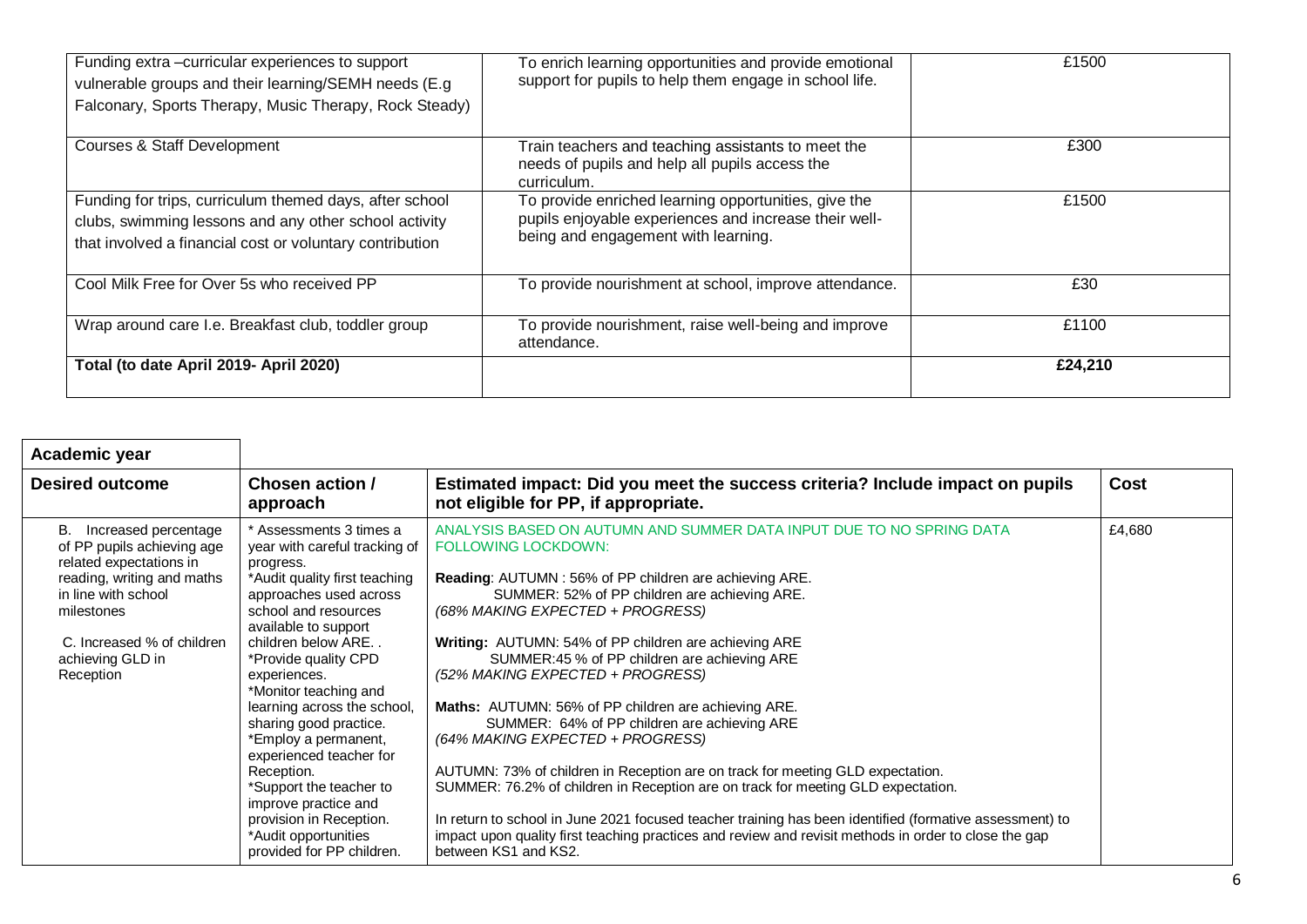|                                                                                                                                                                                                                                                                                                                                                 | *Ensure that cost is not a<br>limiting factor for PP<br>children's participation in<br>activities.<br>*Explore curriculum<br>opportunities to widen<br>experiences.                                                                                                                                                                                         | Consistent supervision and cpd to support EYFS teaching and learning impacted by lockdown and class<br>teacher shielding.<br>Curriculum and enrichment activities opportunities broadened for PP pupils : Sports Therapy (Nov 2020 to<br>present) Falconary (June 2021 ongoing) Forest School (Sept 2020 to present)<br>Success Criteria B partially met - significantly impacted by Spring lockdown<br>Success Criteria C: met                      |        |
|-------------------------------------------------------------------------------------------------------------------------------------------------------------------------------------------------------------------------------------------------------------------------------------------------------------------------------------------------|-------------------------------------------------------------------------------------------------------------------------------------------------------------------------------------------------------------------------------------------------------------------------------------------------------------------------------------------------------------|------------------------------------------------------------------------------------------------------------------------------------------------------------------------------------------------------------------------------------------------------------------------------------------------------------------------------------------------------------------------------------------------------------------------------------------------------|--------|
| <b>Desired outcome</b>                                                                                                                                                                                                                                                                                                                          | <b>Chosen</b>                                                                                                                                                                                                                                                                                                                                               | Estimated impact: Did you meet the success criteria? Include impact on pupils                                                                                                                                                                                                                                                                                                                                                                        | Cost   |
|                                                                                                                                                                                                                                                                                                                                                 | action/approach                                                                                                                                                                                                                                                                                                                                             | not eligible for PP, if appropriate.                                                                                                                                                                                                                                                                                                                                                                                                                 |        |
| А.<br>Increased<br>percentage of identified PP<br>(within pupils progressing in<br>SEMH milestones well-being<br>scales)<br>В.<br>Increased<br>percentage of PP pupils<br>achieving age related<br>expectations in reading,<br>writing and maths in line<br>with school milestones<br>C.Increased % of children<br>achieving a GLD in Reception | Classes are assessed,<br>reviewed and monitored<br>via well-being pyramids<br>and well-being scales to<br>identify SEMH needs.<br>Identified pupils are<br>signposted to specialist<br>intervention for SEMH<br>support I.e play therapy,<br><b>ELSA</b><br>Small group core subject<br>sessions with class<br>teacher, in addition to<br>standard lessons. | ANALYSIS BASED ON AUTUMN AND SUMMER DATA INPUT DUE TO NO SPRING DATA<br><b>FOLLOWING LOCKDOWN:</b><br>Leuven Well-Being 2020-21<br>nd of key stage<br>50%<br>40%<br>Term $1+2$<br>30%<br>$Term 3+4$<br>$\frac{9}{16}$ $\frac{1}{8}$ 20%<br>Term 5+6<br>Need Type (number of children with need type)<br>Reading: AUTUMN : 56% of PP children are achieving ARE.<br>SUMMER: 52% of PP children are achieving ARE.<br>(68% MAKING EXPECTED + PROGRESS) | £4,830 |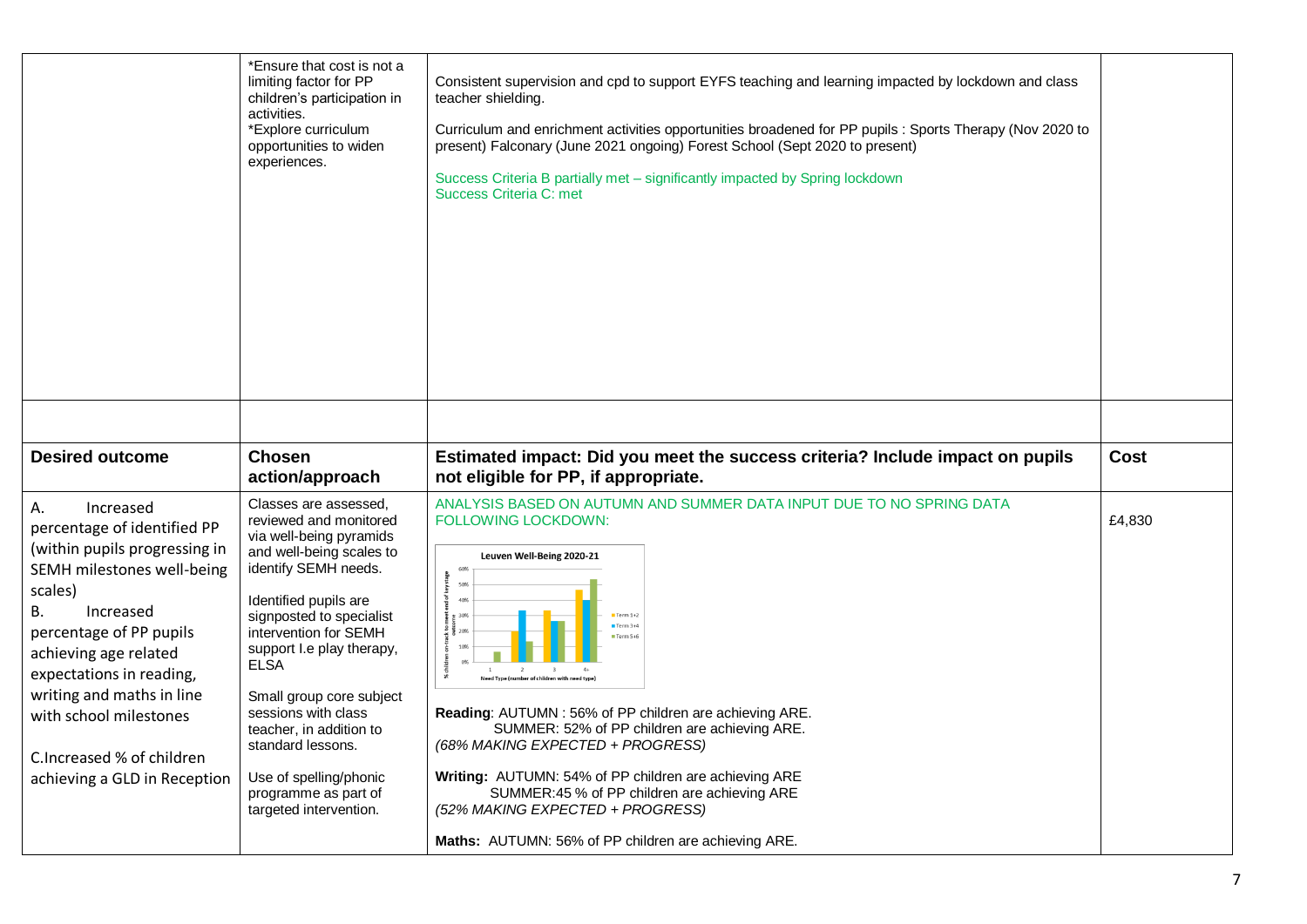|                                                                                                                     | TA employed in the<br>afternoons to deliver<br>targeted curriculum support<br>and interventions for KS2<br>pupils identified through<br>the graduated approach -<br><b>UNABLE TO DELIVER</b><br><b>BEYOND DECEMBER</b><br>DUE TO LOCKDOWN<br><b>AND COVID</b><br><b>RESTRICTIONS IN</b><br><b>PLACE</b><br>Moderation activities, peer<br>support and observation<br>opportunities for Yr R<br>teacher.<br>TA trained as an Emotional<br><b>Literacy Support Assistant</b><br>(ELSA) to deliver 1:1 | SUMMER: 64% of PP children are achieving ARE<br>(64% MAKING EXPECTED + PROGRESS)<br>AUTUMN: 73% of children in Reception are on track for meeting GLD expectation.<br>SUMMER: 76.2% of children in Reception are on track for meeting GLD expectation.<br>Training and feedback highlights that SEMH support had an impact. A monitoring pathway was identified<br>on return to school in order to assess impact of SEMH strategies in the classroom and secure well-being<br>assessment.<br>Consistent supervision and cpd to support EYFS teaching and learning impacted by lockdown and class<br>teacher shielding.<br>SEMH assessment of ELSA pupils identifies progress of av. 1 step within Leuven Scales.<br>Success Criteria A; met<br>Success Criteria B partially met - significantly impacted by Spring lockdown<br>Success Criteria C: met |        |
|---------------------------------------------------------------------------------------------------------------------|-----------------------------------------------------------------------------------------------------------------------------------------------------------------------------------------------------------------------------------------------------------------------------------------------------------------------------------------------------------------------------------------------------------------------------------------------------------------------------------------------------|--------------------------------------------------------------------------------------------------------------------------------------------------------------------------------------------------------------------------------------------------------------------------------------------------------------------------------------------------------------------------------------------------------------------------------------------------------------------------------------------------------------------------------------------------------------------------------------------------------------------------------------------------------------------------------------------------------------------------------------------------------------------------------------------------------------------------------------------------------|--------|
| <b>Desired outcome</b>                                                                                              | <b>Chosen</b>                                                                                                                                                                                                                                                                                                                                                                                                                                                                                       |                                                                                                                                                                                                                                                                                                                                                                                                                                                                                                                                                                                                                                                                                                                                                                                                                                                        |        |
|                                                                                                                     | action/approach                                                                                                                                                                                                                                                                                                                                                                                                                                                                                     | Estimated impact: Did you meet the success criteria? Include impact on pupils<br>not eligible for PP, if appropriate.                                                                                                                                                                                                                                                                                                                                                                                                                                                                                                                                                                                                                                                                                                                                  | Cost   |
| D: To expose pupils to<br>a range of experiences in order<br>to raise aspirations and an<br>enjoyment for education | <b>Bushcraft / Forest School</b><br>sessions delivered by a<br>qualified Forest School<br>Practitioner for pupils<br>identified through the<br>graduated approach.<br>Support extra-curricular<br>activities, instrument hire<br>and individualised<br>resources.                                                                                                                                                                                                                                   | Curriculum and enrichment activities opportunities broadened for PP pupils : Sports Therapy (Nov 2020 to<br>present) Falconary (June 2021 ongoing) Forest School (Sept 2020 to present) Rock Steady (Sept 2020 to<br>present)<br>70% PP pupils in KS2 are accessing additional intervention and extra-curricular activity to support<br>identified needs (Environmental Therapy, Sports Therapy, Rock Steady)<br>50% pupils in KS1 are accessing additional pastoral support 1:1 to support identified needs.<br>20% of PP children have identified risk factors associated to SEMH needs in comparison to 54% in Sept<br>2020. A positive reduction.<br>Success Criteria A; met                                                                                                                                                                       | £6,990 |
|                                                                                                                     |                                                                                                                                                                                                                                                                                                                                                                                                                                                                                                     |                                                                                                                                                                                                                                                                                                                                                                                                                                                                                                                                                                                                                                                                                                                                                                                                                                                        |        |